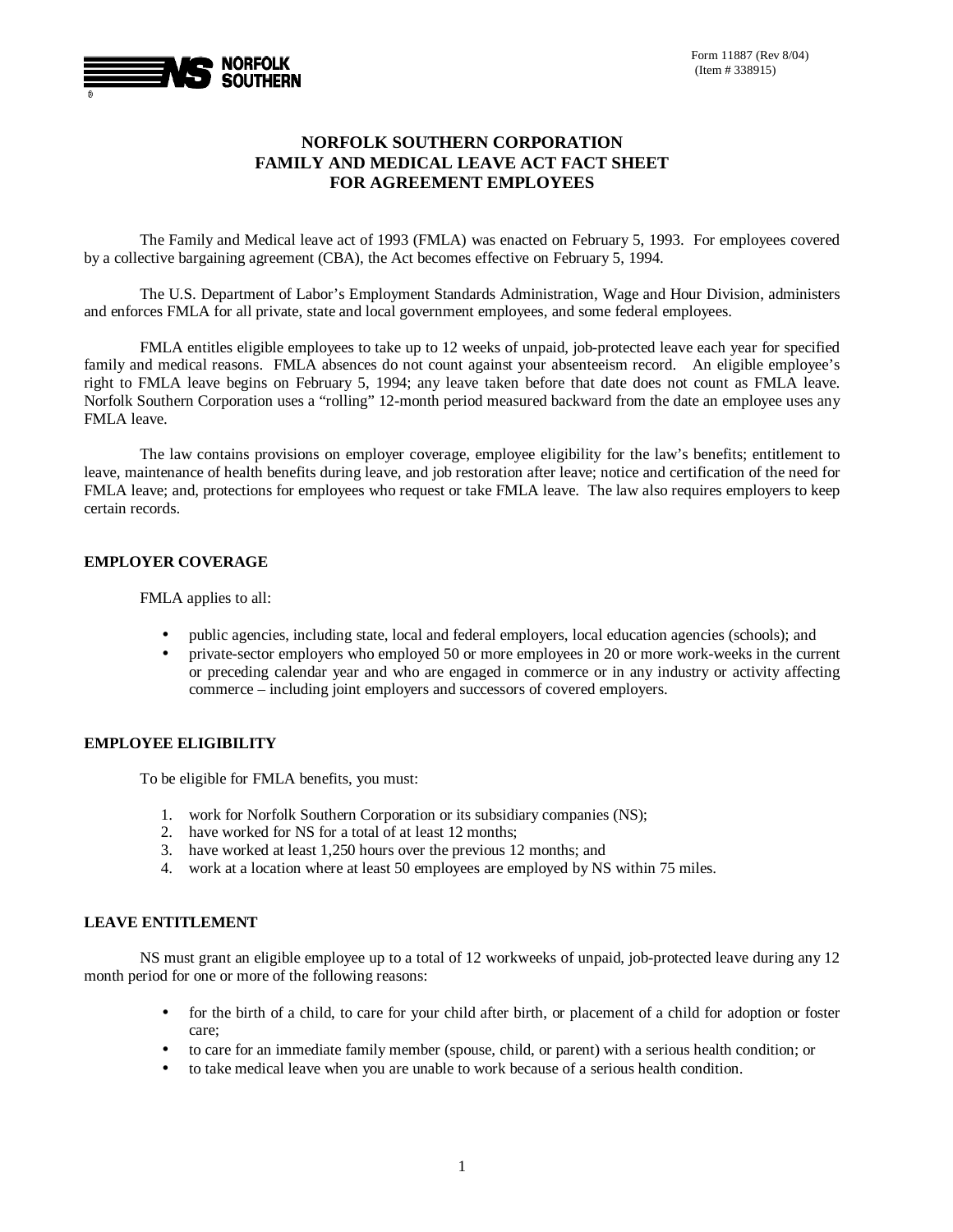Spouses who are both employed by NS are jointly entitled to a combined total of 12 workweeks of family leave for the birth or placement of a child for adoption or foster care, and to care for a parent (but not a parent-in-law) who has a serious health condition.

Leave for birth or placement for adoption or foster care must conclude within 12 months of the birth or placement.

Under some circumstances, you may take FMLA leave intermittently – which means taking leave in blocks of time, or by reducing your normal weekly or daily work schedule:

- If FMLA leave is for birth or placement for adoption or foster care, use of intermittent leave is subject to NS' approval.
- FMLA leave may be taken intermittently whenever medically necessary to care for a seriously ill family member, or because you are seriously ill and unable to work.

### Effective August 1, 2004:

- An employee granted FMLA leave on an intermittent basis for his or her own serious health condition will be required to use any available paid sick leave, personal leave or vacation.
- An employee granted FMLA leave, on either a block or intermittent basis as a result of the placement of a child for adoption or foster care, to bond with a newborn, or to care for a family member with a serious health condition, will be required to use any available paid personal leave or vacation.
- An employee granted FMLA leave on block basis as a result of his or her own serious health condition (including pregnancy) may elect whether or not to use available paid sick leave, personal leave or vacation but such use is not mandatory
- An employee who does not elect to designate the order in which he or she chooses to use paid leave by notifying the appropriate supervisor (or Crew Management in the case of train and engine service employees) will have leave paid in the following order; sick days, personal days, single days of vacation, days from scheduled weeks of vacation.
- An employee on intermittent FMLA leave who is entitled to rest days in train and engine service must mark up on such days in order to avoid having such days treated as FMLA and paid leave..

Questions concerning NS' policy regarding substitution of paid leave should be addressed to the NS FMLA Coordinator.

"Serious health condition" means an illness, injury, impairment, or physical or mental condition that involves:

- any period of incapacity or treatment connected with inpatient care (i.e., an overnight stay) in a hospital, hospice, or residential medical-care facility;
- any period of incapacity requiring absence of more than three calendar days from work, school, or other regular daily activities that also involves continuing treatment by (or under the supervision of) a health care provider; or
- continuing treatment by (or under the supervision of) a health care provider for a chronic or long-term health condition that is incurable or so serious that, if not treated, would likely result in a period of incapacity of more than three calendar days, and for prenatal care.

"Health care provider" means:

- doctors of medicine or osteopathy authorized to practice medicine or surgery by the state in which the doctor practices; or
- podiatrists, dentists, clinical psychologists, optometrists and chiropractors (limited to manual manipulation of the spine to correct a subluxation as demonstrated by X-ray to exist) authorized to practice, and performing within the scope of their practice, under state law; or,
- nurse practitioners and nurse-midwives authorized to practice, and performing within the scope of their practice, as defined under state law; or
- Christian Science practitioners listed with the First Church of Christ, Scientist in Boston, Massachusetts.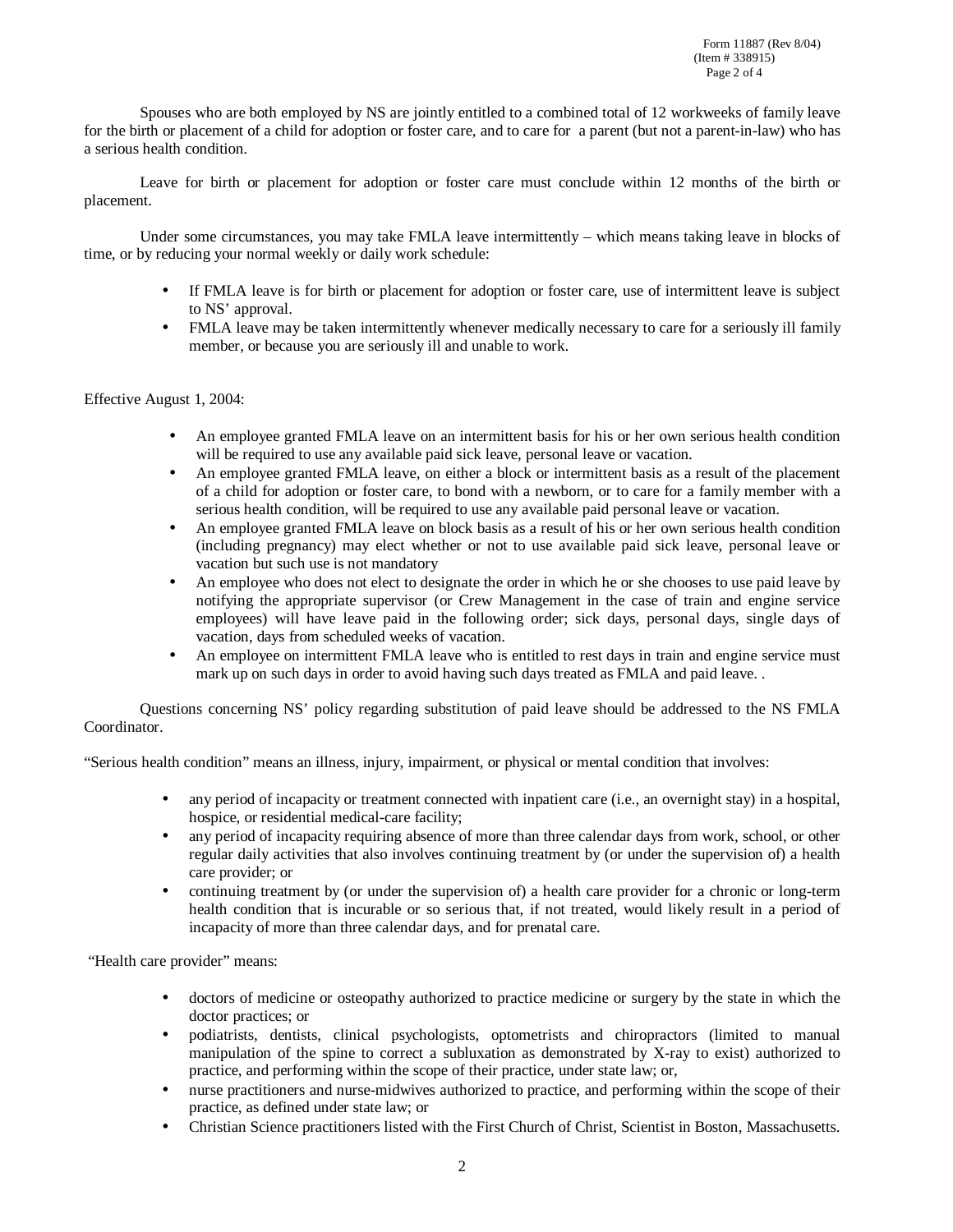If an employee requests, obtains, or remains on FMLA leave under false pretenses, disciplinary action appropriate under the circumstances and consistent with the collective bargaining agreement will be taken.

### **MAINTENANCE OF HEALTH BENEFITS**

NS is required to maintain your group health insurance coverage while you are on FMLA leave whenever such insurance was provided before the leave was taken and on the same terms as if you had continued to work. If applicable, arrangements will be made for employees to pay their share of health insurance premiums while on leave.

In some instances, NS may recover premiums it paid to maintain your health insurance premiums while on leave.

#### **JOB RESTORATION**

Upon return from FMLA leave, as governed by the provisions of the applicable collective bargaining agreement, you ordinarily will be restored to your original job, or to an equivalent job with equivalent pay, benefits, and other employment terms and conditions.

In addition, your use of FMLA leave cannot result in the loss of any employment benefit that you earned or were entitled to before using FMLA leave.

### **NOTICE AND CERTIFICATION**

Employees seeking to use FMLA leave may be required to provide:

- 30-day advance notice of the need to take FMLA leave when the need is foreseeable;
- medical certifications supporting the need for leave due to a serious health condition affecting you or an immediate family member;
- second or third medical opinions and periodic recertification (at NS' expense); and
- periodic reports during FMLA leave regarding your status and intent to return to work.

When leave is needed to care for an immediate family member or your own illness, and is for planned medical treatment, you must try to schedule treatment so as not to unduly disrupt NS' operations.

NS has posted a notice approved by the Secretary of Labor explaining your rights and responsibilities under FMLA. An employer that willfully violates this posting requirement may be subjected to a fine of up to \$100 for each separate offense.

Also, NS must inform you of your rights and responsibilities under FMLA, including giving specific information if you give notice of FMLA leave on what is required of you and what might happen in certain circumstances, such as if you fail to return to work after FMLA leave.

## **UNLAWFUL ACTS**

It is unlawful for any employer to interfere with, restrain, or deny the exercise of any right provided by FMLA. It is also unlawful for an employer to discharge or discriminate against any individual for opposing any practice, or because of involvement in any proceeding, related to FMLA.

#### **ENFORCEMENT**

FMLA is enforced, including investigation of complaints, by the U.S. Labor Department's Employment Standards Administration, Wage and Hour Division. If violations cannot be satisfactorily resolved, the Department may bring action in court to compel compliance. An eligible employee may also bring a private civil action against an employer for violations.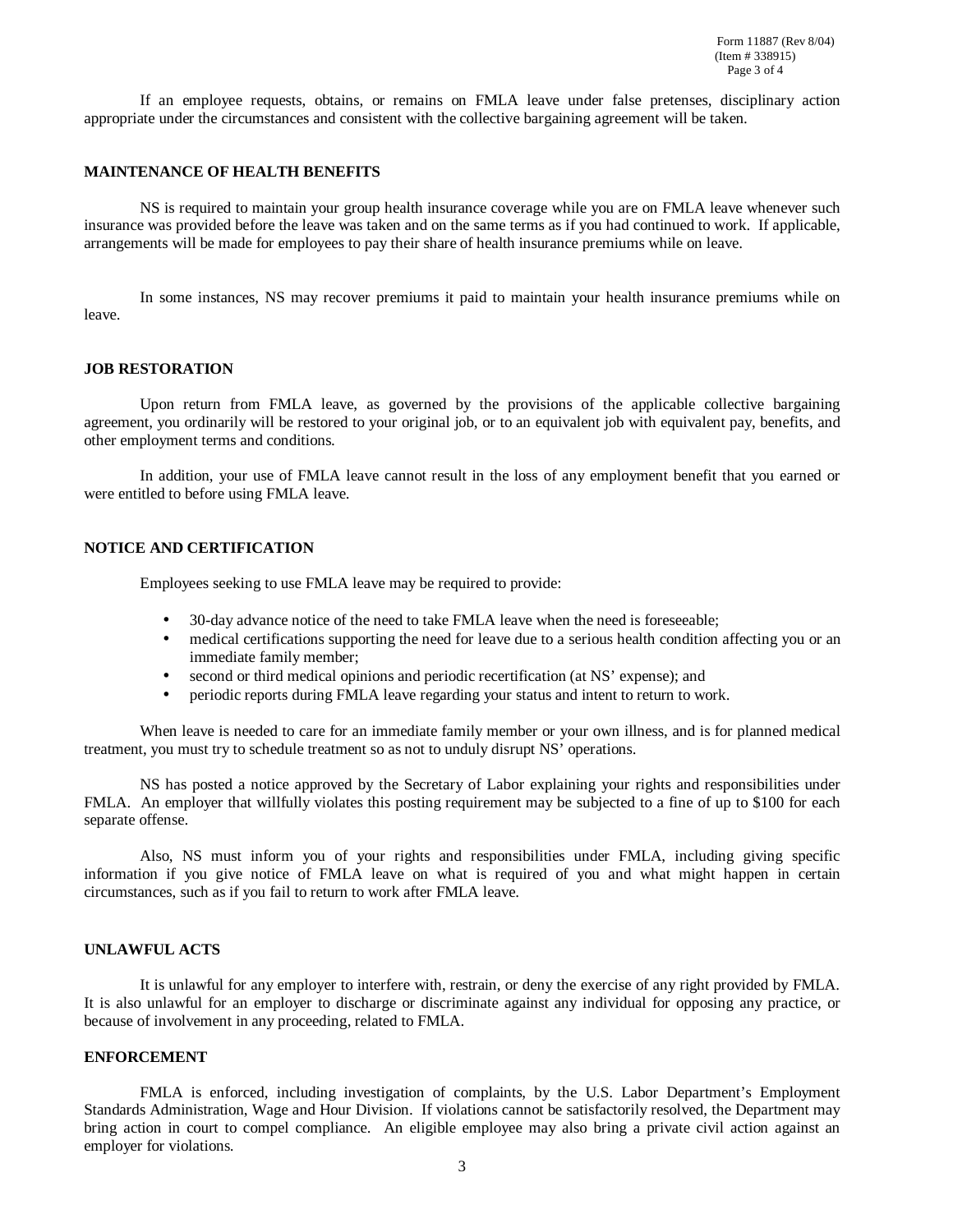#### **OTHER PROVISIONS**

Employees of a rail carrier are not covered by the overtime provisions of the Fair Labor Standards Act (FLSA). However, salaried executive, administrative, and professional employees of covered employers who do meet the FLSA criteria for exemption from minimum wage and overtime under regulations, 29 CFR Part 541, do not lose their FLSAexempt status by using any unpaid FMLA leave. This special exception to the "salary basis" requirements for FLSA's exemption extends only to "eligible" employees' use of leave required by FMLA.

The FMLA does not affect any other federal or state law which prohibits discrimination, nor supersede any state or local law which provides greater family or medical leave protection. Nor does it affect an employer's obligation to provide greater leave rights under a collective bargaining agreement or employment benefit plan.

## **FUTHER INFORMATION**

For more information, please contact the nearest office of the Wage and Hour Division listed in most telephone directories under U.S. Government, Department of Labor, Employment Standards Administration.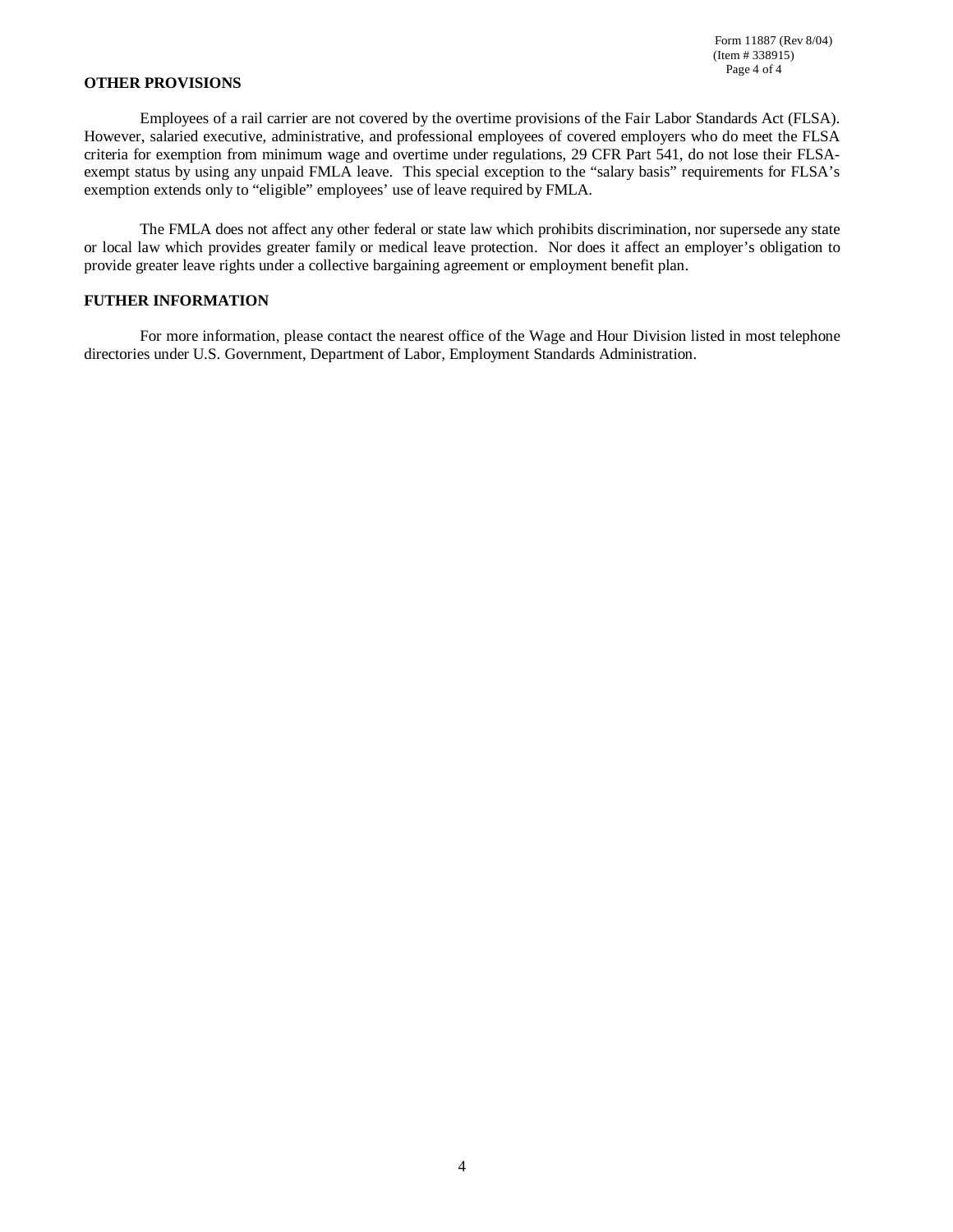

# **NORFOLK SOUTHERN CORPORATION FAMILY AND MEDICAL LEAVE REQUEST FORM (FMLA)**

| To Be Completed By Supervisor:                                                                       |               |                                   |                                                                   |
|------------------------------------------------------------------------------------------------------|---------------|-----------------------------------|-------------------------------------------------------------------|
| Employee: $(\underline{\hspace{1cm}}\text{Mr.}/\underline{\hspace{1cm}}\text{Ms.})$                  |               |                                   |                                                                   |
| Employee's Address:                                                                                  | (First)       |                                   | (Middle) (Last)                                                   |
|                                                                                                      | (Street)      |                                   |                                                                   |
|                                                                                                      | (City)        |                                   | (State)<br>(Zip)                                                  |
| Phone Number Where Employee Can Be Reached During Leave: (2008)                                      |               |                                   |                                                                   |
|                                                                                                      |               |                                   |                                                                   |
| _______ Agreement                                                                                    | Non-Agreement |                                   |                                                                   |
|                                                                                                      |               |                                   |                                                                   |
|                                                                                                      |               |                                   |                                                                   |
| Leave Is Requested for: EMPLOYEE _______ or FAMILY MEMBER ______                                     |               |                                   |                                                                   |
| (MOTHER __ FATHER __ SPOUSE __ SON __ DAUGHTER __) (if child, age ____)                              |               |                                   |                                                                   |
| Reason Leave Is Requested:                                                                           |               |                                   |                                                                   |
|                                                                                                      |               |                                   |                                                                   |
|                                                                                                      |               |                                   |                                                                   |
|                                                                                                      |               |                                   |                                                                   |
| (IF APPLICABLE) Employee's Leave Election: ______Available Paid ______ Unpaid                        |               |                                   |                                                                   |
| Supervisor:                                                                                          |               |                                   |                                                                   |
|                                                                                                      |               |                                   |                                                                   |
|                                                                                                      |               |                                   | Microwave Number:                                                 |
| Days of Vacation remaining this calendar year for employee requesting leave: _______________________ |               |                                   |                                                                   |
|                                                                                                      |               |                                   |                                                                   |
| <b>Non-Agreement Employees:</b>                                                                      |               | Personal Leave days remaining:    |                                                                   |
| Date Forwarded to Family and Medical Leave Coordinator: ________________________                     |               |                                   |                                                                   |
|                                                                                                      |               |                                   | (Fax: 757-629-2479)                                               |
| <b>SUPERVISOR MUST PROVIDE THE FOLLOWING TO THE EMPLOYEE:</b>                                        | (1)           | <b>MEDICAL CERTIFICATION FORM</b> |                                                                   |
|                                                                                                      | (2)           |                                   | FAMILY AND MEDICAL LEAVE FACT SHEET<br>(AGREEMENT EMPLOYEES ONLY) |
|                                                                                                      |               |                                   |                                                                   |
| To be completed by Family and Medical Leave Coordinator:                                             |               |                                   |                                                                   |
|                                                                                                      |               |                                   |                                                                   |
|                                                                                                      |               |                                   |                                                                   |

\_\_\_\_\_\_\_\_\_\_\_\_\_\_\_\_\_\_\_\_\_\_\_\_\_\_\_\_\_\_\_\_\_\_\_\_\_\_\_\_\_\_\_\_\_\_\_\_\_\_\_\_Days Available - \_\_\_\_\_\_\_\_\_\_\_\_\_\_\_\_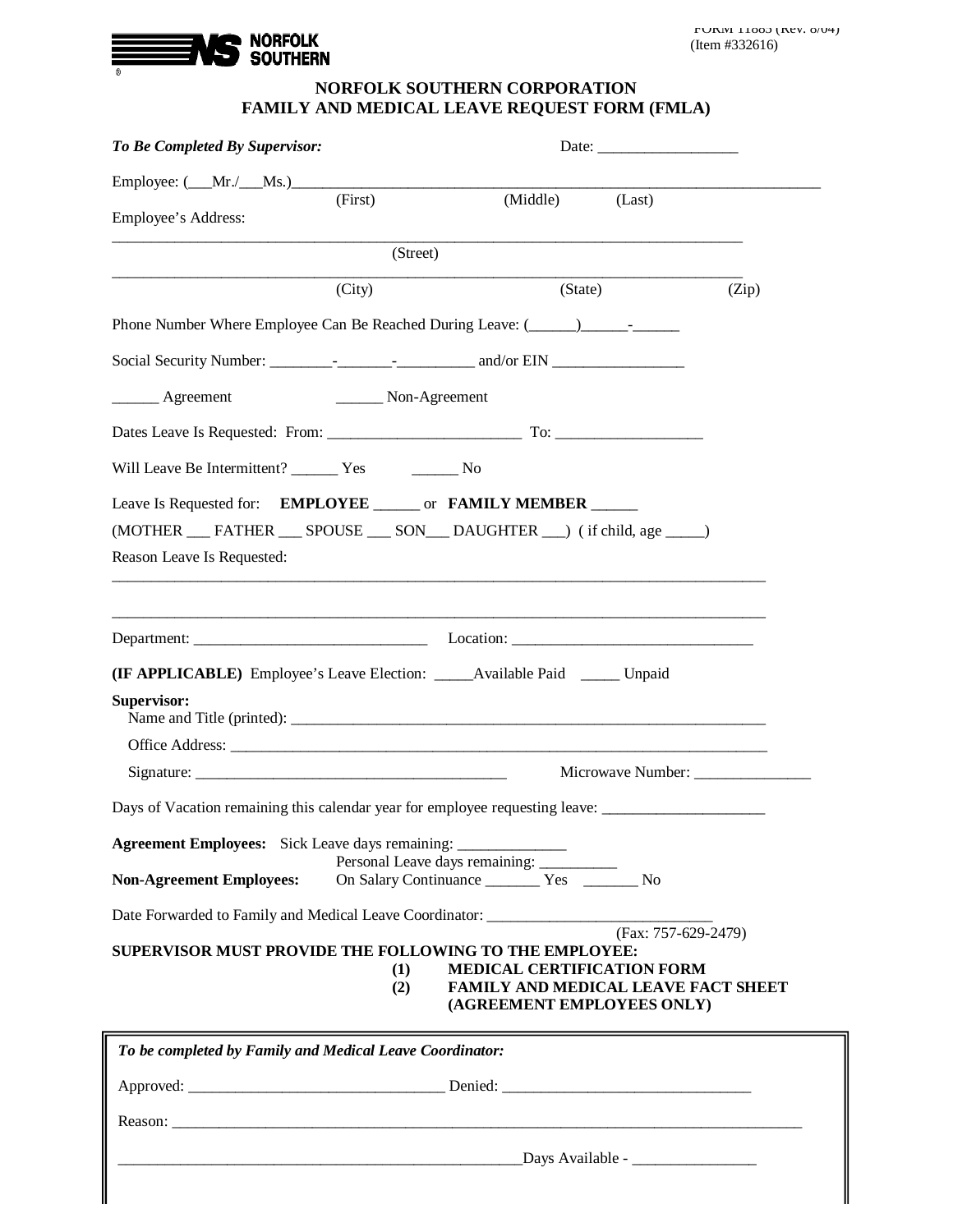

# **NORFOLK SOUTHERN CORPORATION CERTIFICATION OF PHYSICIAN OR PRACTITIONER (Family and Medical Leave Act of 1993)**

**1. Employee's Name: \_\_\_\_\_\_\_\_\_\_\_\_\_\_\_\_\_\_\_\_\_\_\_\_\_\_\_\_\_\_\_\_\_\_\_\_\_\_\_\_\_\_\_\_\_\_\_\_\_\_\_\_\_\_\_\_\_\_\_\_**

- **2. Patient's Name (if other than employee): \_\_\_\_\_\_\_\_\_\_\_\_\_\_\_\_\_\_\_\_\_\_\_\_\_\_\_\_\_\_\_\_\_\_\_\_\_\_\_\_\_\_\_\_\_\_ 2A. Relationship to Employee: \_\_\_\_\_\_\_\_\_\_\_\_\_\_\_\_\_\_\_\_\_\_\_\_\_\_\_\_\_\_\_\_\_\_\_\_\_\_\_\_\_\_\_\_\_\_\_\_\_\_\_\_\_\_** *(If for family member employee must complete 13 thru 15 or leave may be denied.)*
	- **3. Page 4 describes what is meant by a "Serious Health Condition" under the Family and Medical Leave Act. Does the patient's condition qualify under any of the categories described? If so, please check the applicable category. (1)\_\_\_\_\_ (2)\_\_\_\_\_ (3)\_\_\_\_\_ (4)\_\_\_\_\_ (5)\_\_\_\_\_ (6)\_\_\_\_\_, or none of the above \_\_\_\_\_\_\_\_\_**
	- **4. Describe the Medical facts which support your certification, including a brief statement as to how the medical facts meet the criteria of one of these categories:**

**\_\_\_\_\_\_\_\_\_\_\_\_\_\_\_\_\_\_\_\_\_\_\_\_\_\_\_\_\_\_\_\_\_\_\_\_\_\_\_\_\_\_\_\_\_\_\_\_\_\_\_\_\_\_\_\_\_\_\_\_\_\_\_\_\_\_\_\_\_\_\_\_\_\_\_\_\_\_ \_\_\_\_\_\_\_\_\_\_\_\_\_\_\_\_\_\_\_\_\_\_\_\_\_\_\_\_\_\_\_\_\_\_\_\_\_\_\_\_\_\_\_\_\_\_\_\_\_\_\_\_\_\_\_\_\_\_\_\_\_\_\_\_\_\_\_\_\_\_\_\_\_\_\_\_\_\_ \_\_\_\_\_\_\_\_\_\_\_\_\_\_\_\_\_\_\_\_\_\_\_\_\_\_\_\_\_\_\_\_\_\_\_\_\_\_\_\_\_\_\_\_\_\_\_\_\_\_\_\_\_\_\_\_\_\_\_\_\_\_\_\_\_\_\_\_\_\_\_\_\_\_\_\_\_\_ \_\_\_\_\_\_\_\_\_\_\_\_\_\_\_\_\_\_\_\_\_\_\_\_\_\_\_\_\_\_\_\_\_\_\_\_\_\_\_\_\_\_\_\_\_\_\_\_\_\_\_\_\_\_\_\_\_\_\_\_\_\_\_\_\_\_\_\_\_\_\_\_\_\_\_\_\_\_ \_\_\_\_\_\_\_\_\_\_\_\_\_\_\_\_\_\_\_\_\_\_\_\_\_\_\_\_\_\_\_\_\_\_\_\_\_\_\_\_\_\_\_\_\_\_\_\_\_\_\_\_\_\_\_\_\_\_\_\_\_\_\_\_\_\_\_\_\_\_\_\_\_\_\_\_\_\_**

**5a. State the approximate date the condition commenced, and the probable duration of the condition (and also the probable duration of the patient's present incapacity if different):** 

**\_\_\_\_\_\_\_\_\_\_\_\_\_\_\_\_\_\_\_\_\_\_\_\_\_\_\_\_\_\_\_\_\_\_\_\_\_\_\_\_\_\_\_\_\_\_\_\_\_\_\_\_\_\_\_\_\_\_\_\_\_\_\_\_\_\_\_\_\_\_\_\_\_\_\_\_\_\_**

**\_\_\_\_\_\_\_\_\_\_\_\_\_\_\_\_\_\_\_\_\_\_\_\_\_\_\_\_\_\_\_\_\_\_\_\_\_\_\_\_\_\_\_\_\_\_\_\_\_\_\_\_\_\_\_\_\_\_\_\_\_\_\_\_\_\_\_\_\_\_\_\_\_\_\_\_\_\_**

**5b. Is it medically necessary for the employee to work intermittently or to work on a less than full schedule as a result of the condition (including for treatment as describe in item 6 below)?** 

**\_\_\_\_\_\_\_\_\_\_\_\_\_\_\_\_\_\_\_\_\_\_\_\_\_\_\_\_\_\_\_\_\_\_\_\_\_\_\_\_\_\_\_\_\_\_\_\_\_\_\_\_\_\_\_\_\_\_\_\_\_\_\_\_\_\_\_\_\_\_\_\_\_\_\_\_\_\_** 

**\_\_\_\_\_\_\_\_\_\_\_\_\_\_\_\_\_\_\_\_\_\_\_\_\_\_\_\_\_\_\_\_\_\_\_\_\_\_\_\_\_\_\_\_\_\_\_\_\_\_\_\_\_\_\_\_\_\_\_\_\_\_\_\_\_\_\_\_\_\_\_\_\_\_\_\_\_\_ \_\_\_\_\_\_\_\_\_\_\_\_\_\_\_\_\_\_\_\_\_\_\_\_\_\_\_\_\_\_\_\_\_\_\_\_\_\_\_\_\_\_\_\_\_\_\_\_\_\_\_\_\_\_\_\_\_\_\_\_\_\_\_\_\_\_\_\_\_\_\_\_\_\_\_\_\_\_**

**\_\_\_\_\_\_\_\_\_\_\_\_\_\_\_\_\_\_\_\_\_\_\_\_\_\_\_\_\_\_\_\_\_\_\_\_\_\_\_\_\_\_\_\_\_\_\_\_\_\_\_\_\_\_\_\_\_\_\_\_\_\_\_\_\_\_\_\_\_\_\_\_\_\_\_\_\_\_**

**\_\_\_\_\_\_\_\_\_\_\_\_\_\_\_\_\_\_\_\_\_\_\_\_\_\_\_\_\_\_\_\_\_\_\_\_\_\_\_\_\_\_\_\_\_\_\_\_\_\_\_\_\_\_\_\_\_\_\_\_\_\_\_\_\_\_\_\_\_\_\_\_\_\_\_\_\_\_**

**If** yes, give probable duration:

**5c. If the condition is a chronic condition (condition #4) or pregnancy, state whether the patient is presently incapacitated and the likely duration and frequency of episodes in incapacity:**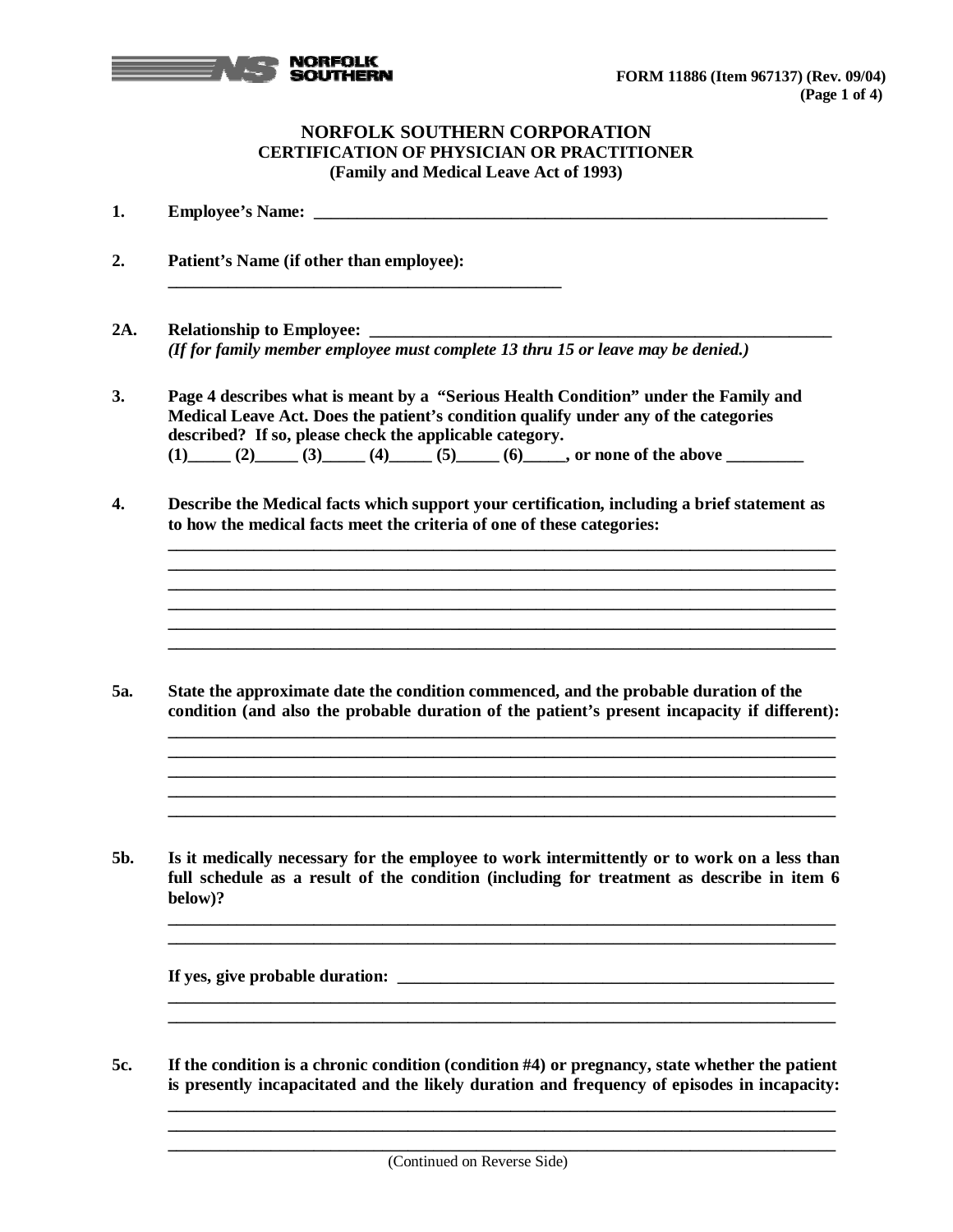**6a. If additional treatments will be required for the condition, provide an estimate of the probable number of such treatments: \_\_\_\_\_\_\_\_\_\_\_\_\_\_\_\_\_\_\_\_\_\_\_\_\_\_\_\_\_\_\_\_\_\_\_\_\_\_\_\_\_\_\_\_\_\_**

**If the patient will be absent from work or other daily activities because of treatment on an intermittent or part-time basis, also provide an estimate of the probable number of and interval between such treatments, actual or estimated dates of treatment if known, and period required for recovery if any: \_\_\_\_\_\_\_\_\_\_\_\_\_\_\_\_\_\_\_\_\_\_\_\_\_\_\_\_\_\_\_\_\_\_\_\_\_\_\_\_\_\_\_\_\_\_\_**

**\_\_\_\_\_\_\_\_\_\_\_\_\_\_\_\_\_\_\_\_\_\_\_\_\_\_\_\_\_\_\_\_\_\_\_\_\_\_\_\_\_\_\_\_\_\_\_\_\_\_\_\_\_\_\_\_\_\_\_\_\_\_\_\_\_\_\_\_\_\_\_\_\_\_\_\_\_\_**

**\_\_\_\_\_\_\_\_\_\_\_\_\_\_\_\_\_\_\_\_\_\_\_\_\_\_\_\_\_\_\_\_\_\_\_\_\_\_\_\_\_\_\_\_\_\_\_\_\_\_\_\_\_\_\_\_\_\_\_\_\_\_\_\_\_\_\_\_\_\_\_\_\_\_\_\_\_\_**

**\_\_\_\_\_\_\_\_\_\_\_\_\_\_\_\_\_\_\_\_\_\_\_\_\_\_\_\_\_\_\_\_\_\_\_\_\_\_\_\_\_\_\_\_\_\_\_\_\_\_\_\_\_\_\_\_\_\_\_\_\_\_\_\_\_\_\_\_\_\_\_\_\_\_\_\_\_\_ \_\_\_\_\_\_\_\_\_\_\_\_\_\_\_\_\_\_\_\_\_\_\_\_\_\_\_\_\_\_\_\_\_\_\_\_\_\_\_\_\_\_\_\_\_\_\_\_\_\_\_\_\_\_\_\_\_\_\_\_\_\_\_\_\_\_\_\_\_\_\_\_\_\_\_\_\_\_ \_\_\_\_\_\_\_\_\_\_\_\_\_\_\_\_\_\_\_\_\_\_\_\_\_\_\_\_\_\_\_\_\_\_\_\_\_\_\_\_\_\_\_\_\_\_\_\_\_\_\_\_\_\_\_\_\_\_\_\_\_\_\_\_\_\_\_\_\_\_\_\_\_\_\_\_\_\_**

**\_\_\_\_\_\_\_\_\_\_\_\_\_\_\_\_\_\_\_\_\_\_\_\_\_\_\_\_\_\_\_\_\_\_\_\_\_\_\_\_\_\_\_\_\_\_\_\_\_\_\_\_\_\_\_\_\_\_\_\_\_\_\_\_\_\_\_\_\_\_\_\_\_\_\_\_\_\_**

**\_\_\_\_\_\_\_\_\_\_\_\_\_\_\_\_\_\_\_\_\_\_\_\_\_\_\_\_\_\_\_\_\_\_\_\_\_\_\_\_\_\_\_\_\_\_\_\_\_\_\_\_\_\_\_\_\_\_\_\_\_\_\_\_\_\_\_\_\_\_\_\_\_\_\_\_\_\_**

- **b. If any of these treatments will be provided by another provider of health services (e.g., physical therapist), please state the nature of the treatments:**
- **c. If a regimen of continuing treatment by the patient is required under your supervision, provide general description of such regimen (e.g., prescription drugs, physical therapy requiring special equipment): \_\_\_\_\_\_\_\_\_\_\_\_\_\_\_\_\_\_\_\_\_\_\_\_\_\_\_\_\_\_\_\_\_\_\_\_\_\_\_\_\_\_\_\_\_\_\_\_\_\_\_\_**

**7a. If medical leave is required for the employee's absence from work because of the employee's own health condition (including absences due to pregnancy or a chronic condition), is the employee unable to perform work of any kind?** 

**\_\_\_\_\_\_\_\_\_\_\_\_\_\_\_\_\_\_\_\_\_\_\_\_\_\_\_\_\_\_\_\_\_\_\_\_\_\_\_\_\_\_\_\_\_\_\_\_\_\_\_\_\_\_\_\_\_\_\_\_\_\_\_\_\_\_\_\_\_\_\_\_\_\_\_\_\_\_ \_\_\_\_\_\_\_\_\_\_\_\_\_\_\_\_\_\_\_\_\_\_\_\_\_\_\_\_\_\_\_\_\_\_\_\_\_\_\_\_\_\_\_\_\_\_\_\_\_\_\_\_\_\_\_\_\_\_\_\_\_\_\_\_\_\_\_\_\_\_\_\_\_\_\_\_\_\_ \_\_\_\_\_\_\_\_\_\_\_\_\_\_\_\_\_\_\_\_\_\_\_\_\_\_\_\_\_\_\_\_\_\_\_\_\_\_\_\_\_\_\_\_\_\_\_\_\_\_\_\_\_\_\_\_\_\_\_\_\_\_\_\_\_\_\_\_\_\_\_\_\_\_\_\_\_\_**

**b. If able to perform some work, is the employee unable to perform any one or more of the essential functions of the employee's job (Please contact the NS Medical Department for information regarding essential job functions)? If yes, please list the essential functions the employee is unable to perform: \_\_\_\_\_\_\_\_\_\_\_\_\_\_\_\_\_\_\_\_\_\_\_\_\_\_\_\_\_\_\_\_\_\_\_\_\_\_\_\_\_\_\_\_\_\_\_\_** 

**\_\_\_\_\_\_\_\_\_\_\_\_\_\_\_\_\_\_\_\_\_\_\_\_\_\_\_\_\_\_\_\_\_\_\_\_\_\_\_\_\_\_\_\_\_\_\_\_\_\_\_\_\_\_\_\_\_\_\_\_\_\_\_\_\_\_\_\_\_\_\_\_\_\_\_\_\_\_ \_\_\_\_\_\_\_\_\_\_\_\_\_\_\_\_\_\_\_\_\_\_\_\_\_\_\_\_\_\_\_\_\_\_\_\_\_\_\_\_\_\_\_\_\_\_\_\_\_\_\_\_\_\_\_\_\_\_\_\_\_\_\_\_\_\_\_\_\_\_\_\_\_\_\_\_\_\_**

**\_\_\_\_\_\_\_\_\_\_\_\_\_\_\_\_\_\_\_\_\_\_\_\_\_\_\_\_\_\_\_\_\_\_\_\_\_\_\_\_\_\_\_\_\_\_\_\_\_\_\_\_\_\_\_\_\_\_\_\_\_\_\_\_\_\_\_\_\_\_\_\_\_\_\_\_\_\_ \_\_\_\_\_\_\_\_\_\_\_\_\_\_\_\_\_\_\_\_\_\_\_\_\_\_\_\_\_\_\_\_\_\_\_\_\_\_\_\_\_\_\_\_\_\_\_\_\_\_\_\_\_\_\_\_\_\_\_\_\_\_\_\_\_\_\_\_\_\_\_\_\_\_\_\_\_\_**

**c. If neither a. nor b. applies, is it necessary for the employee to be absent from work for treatment?**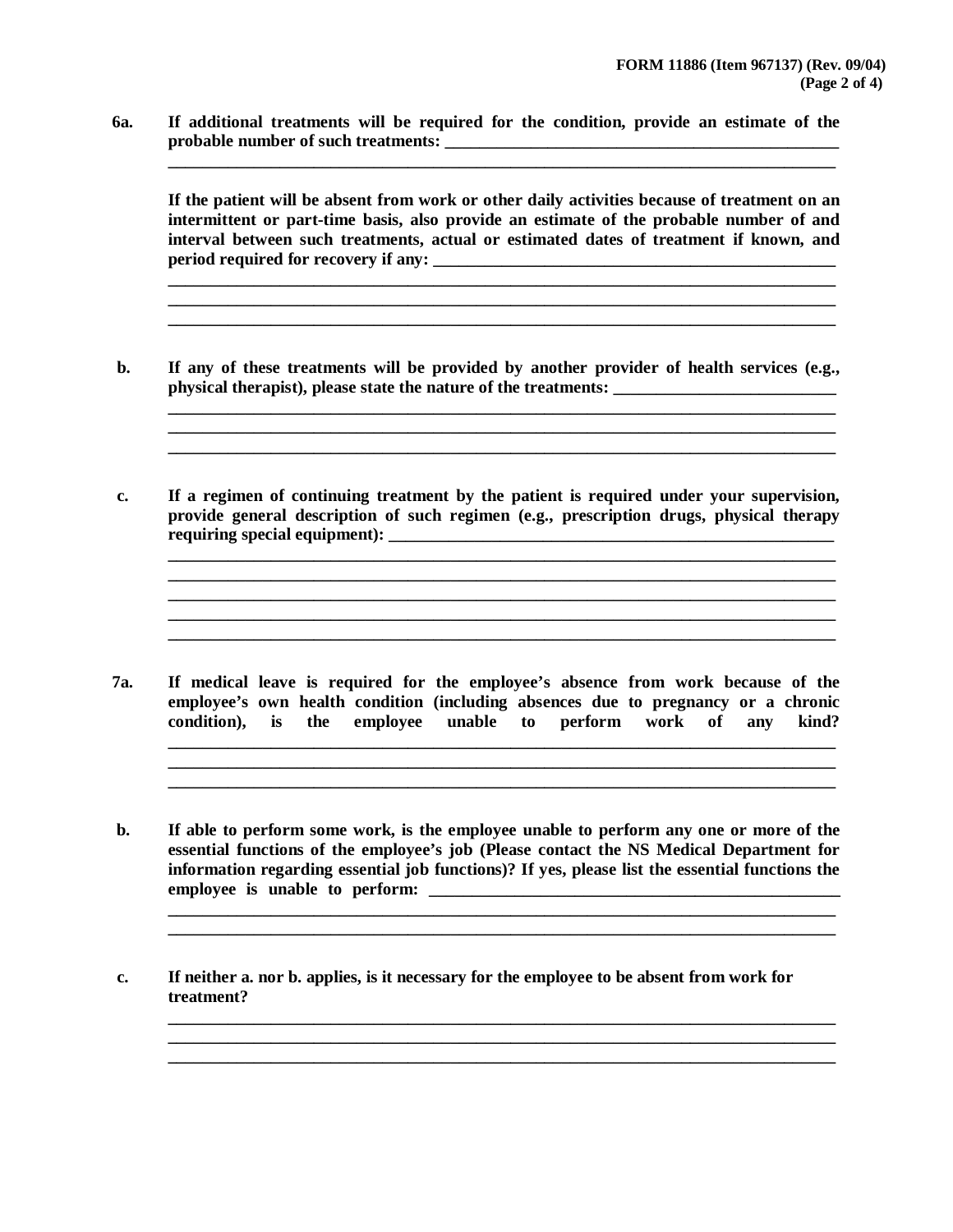# **FOR CERTIFICATION RELATING TO CARE FOR THE EMPLOYEE'S SERIOUSLY-ILL FAMILY MEMBER, COMPLETE ITEMS 8 THRU 9 BELOW AS THEY APPLY TO THE FAMILY MEMBER AND THEN PROCEED TO ITEM 10.**

|                                                            | YES | N <sub>O</sub> |                                                                                                                                                                                                                  |  |  |
|------------------------------------------------------------|-----|----------------|------------------------------------------------------------------------------------------------------------------------------------------------------------------------------------------------------------------|--|--|
| 8.                                                         |     | $\bullet$      | Does (or will) the patient require assistance for basic medical, hygiene,<br>nutritional needs, safety or transportation?                                                                                        |  |  |
| 9.                                                         |     | $\bullet$      | After review of the employee's signed statement (See item 13 below), is the<br>employee's presence necessary or would it be beneficial for the care of the<br>patient? (this may include psychological comfort.) |  |  |
| 10. Signature of Physician<br><b>Or Practitioner:</b>      |     |                | <b>Print Name:</b>                                                                                                                                                                                               |  |  |
|                                                            |     |                |                                                                                                                                                                                                                  |  |  |
| 12. Type of Practice (Field<br>of Specialization, if any): |     |                | <b>Phone:</b><br><b>Area Code</b><br>$\mathbf{No.}$                                                                                                                                                              |  |  |

# **IF THIS CERTIFICATION RELATES TO CARE FOR THE EMPLOYEE'S SERIOUSLY-ILL FAMILY MEMBER, THIS SECTION MUST BE COMPLETED AND SIGNED BY EMPLOYEE OR LEAVE MAY BE DENIED.**

**13. When Family Care is needed to care of a seriously ill family member, the employee shall state the care he**  or she will provide and an estimate of the time period during which care will be provided, including a **schedule if leave is to be taken intermittently or on a reduced leave schedule:**

**\_\_\_\_\_\_\_\_\_\_\_\_\_\_\_\_\_\_\_\_\_\_\_\_\_\_\_\_\_\_\_\_\_\_\_\_\_\_\_\_\_\_\_\_\_\_\_\_\_\_\_\_\_\_\_\_\_\_\_\_\_\_\_\_\_\_\_\_\_\_\_\_\_\_\_\_\_\_\_\_\_\_\_\_\_\_\_\_\_\_\_\_\_**

**\_\_\_\_\_\_\_\_\_\_\_\_\_\_\_\_\_\_\_\_\_\_\_\_\_\_\_\_\_\_\_\_\_\_\_\_\_\_\_\_\_\_\_\_\_\_\_\_\_\_\_\_\_\_\_\_\_\_\_\_\_\_\_\_\_\_\_\_\_\_\_\_\_\_\_\_\_\_\_\_\_\_\_\_\_\_\_\_\_\_\_\_\_ \_\_\_\_\_\_\_\_\_\_\_\_\_\_\_\_\_\_\_\_\_\_\_\_\_\_\_\_\_\_\_\_\_\_\_\_\_\_\_\_\_\_\_\_\_\_\_\_\_\_\_\_\_\_\_\_\_\_\_\_\_\_\_\_\_\_\_\_\_\_\_\_\_\_\_\_\_\_\_\_\_\_\_\_\_\_\_\_\_\_\_\_\_ \_\_\_\_\_\_\_\_\_\_\_\_\_\_\_\_\_\_\_\_\_\_\_\_\_\_\_\_\_\_\_\_\_\_\_\_\_\_\_\_\_\_\_\_\_\_\_\_\_\_\_\_\_\_\_\_\_\_\_\_\_\_\_\_\_\_\_\_\_\_\_\_\_\_\_\_\_\_\_\_\_\_\_\_\_\_\_\_\_\_\_\_\_ \_\_\_\_\_\_\_\_\_\_\_\_\_\_\_\_\_\_\_\_\_\_\_\_\_\_\_\_\_\_\_\_\_\_\_\_\_\_\_\_\_\_\_\_\_\_\_\_\_\_\_\_\_\_\_\_\_\_\_\_\_\_\_\_\_\_\_\_\_\_\_\_\_\_\_\_\_\_\_\_\_\_\_\_\_\_\_\_\_\_\_\_\_ \_\_\_\_\_\_\_\_\_\_\_\_\_\_\_\_\_\_\_\_\_\_\_\_\_\_\_\_\_\_\_\_\_\_\_\_\_\_\_\_\_\_\_\_\_\_\_\_\_\_\_\_\_\_\_\_\_\_\_\_\_\_\_\_\_\_\_\_\_\_\_\_\_\_\_\_\_\_\_\_\_\_\_\_\_\_\_\_\_\_\_\_\_**

**14. Employee Signature:**

**Print Name:** 

**15. Date: \_\_\_\_\_\_\_\_\_\_\_\_\_\_\_\_\_\_\_\_\_\_\_\_\_\_\_\_\_\_\_\_\_\_\_\_**

**\_\_\_\_\_\_\_\_\_\_\_\_\_\_\_\_\_\_\_\_\_\_\_\_\_\_\_\_\_\_\_\_\_\_\_\_\_\_\_\_\_\_\_\_\_**

**I hereby authorize the Norfolk Southern Corporation Medical Department to consult with the physician named on this form if necessary to clarify any of the medical information shown.**

**Date Employee Signature**

**\_\_\_\_\_\_\_\_\_\_\_\_\_\_\_\_\_\_\_\_\_\_\_\_\_\_\_\_\_\_\_\_\_\_\_\_\_\_\_\_\_\_\_\_\_**

**Forward all requests to the Family and Medical Leave Coordinator at the address below:**

**\_\_\_\_\_\_\_\_\_\_\_\_\_\_\_\_\_\_\_\_\_\_\_ \_\_\_\_\_\_\_\_\_\_\_\_\_\_\_\_\_\_\_\_\_\_\_\_\_\_\_\_\_\_\_\_\_\_\_\_\_\_\_\_\_\_\_\_\_\_\_\_\_\_\_\_\_\_\_**

**Family and Medical Leave Coordinator Norfolk Southern Corporation Three Commercial Place Norfolk, VA 23510-9202**

**Or fax: 757-629-2479 For Questions: 1-800-552-2306 ext. 2441**